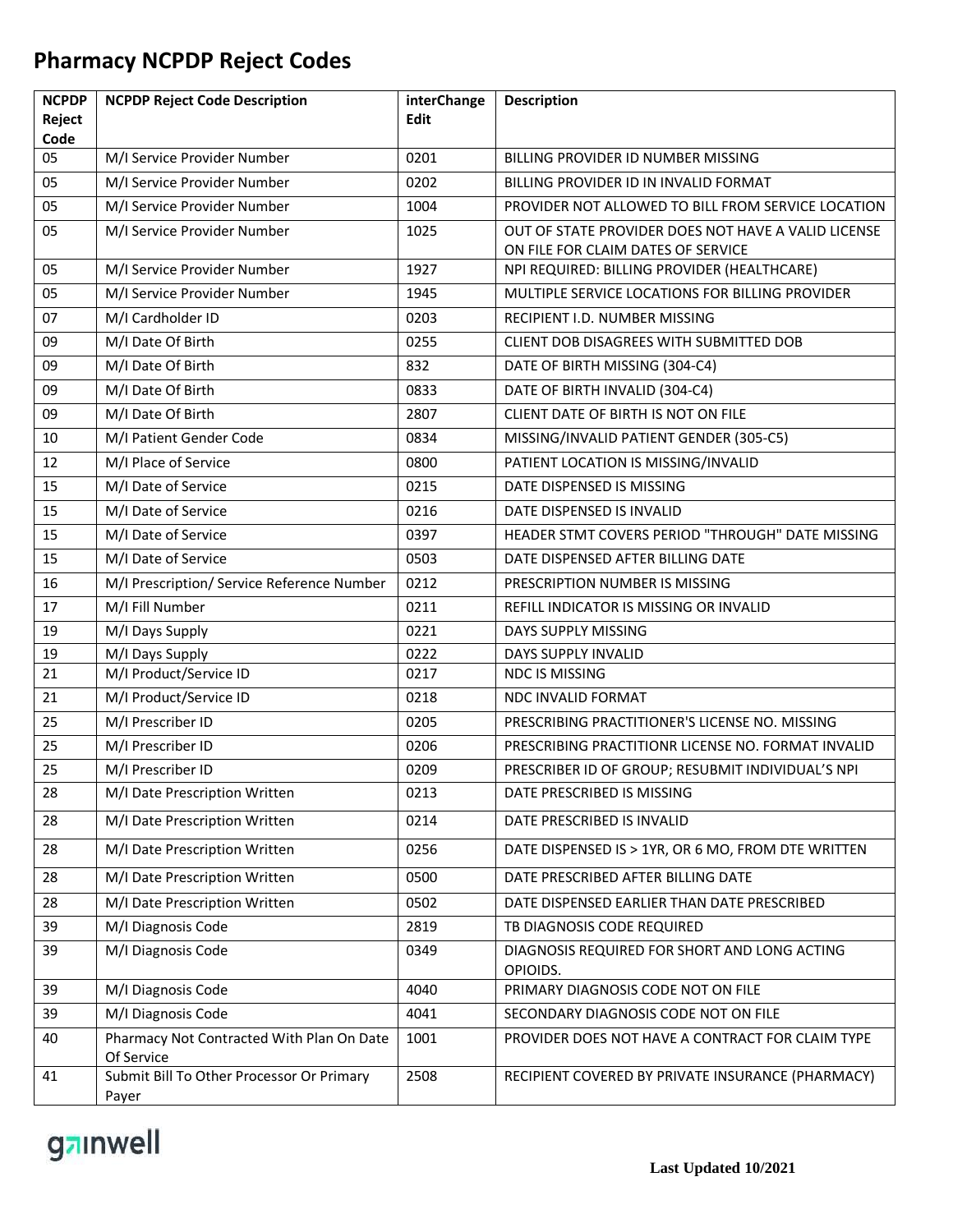| <b>NCPDP</b>   | <b>NCPDP Reject Code Description</b>                                   | interChange | <b>Description</b>                                          |
|----------------|------------------------------------------------------------------------|-------------|-------------------------------------------------------------|
| Reject<br>Code |                                                                        | Edit        |                                                             |
| 50             | Non-Matched Pharmacy Number                                            | 0551        | PROVIDER ID ON ADJUSTMENT DOES NOT MATCH MOTHER             |
| 50             | Non-Matched Pharmacy Number                                            | 1000        | BILLING PROVIDER ID. NUMBER NOT ON FILE                     |
| 52             | Non-Matched Cardholder ID                                              | 2001        | RECIPIENT ID NUMBER NOT ON FILE                             |
| 54             | Non-Matched Product/Service ID Number                                  | 4004        | <b>NDC NOT ON FILE</b>                                      |
| 55             | Non-Matched Product Package Size                                       | 0801        | QUANTITY BILLED DOES NOT EQUAL PACKAGE SIZE                 |
| 60             | Product/Service Not Covered For Patient<br>Age                         | 4025        | AGE RESTRICTION FOR COVERED NDC                             |
| 60             | Product/Service Not Covered For Patient<br>Age                         | 4044        | NO REIMBURSEMENT RULE FOR ASSOCIATED AGE                    |
| 61             | Product/Service Not Covered For Patient<br>Gender                      | 3318        | THE NDC IS NOT CONSISTENT WITH THE CLIENT'S GENDER          |
| 61             | Product/Service Not Covered For Patient<br>Gender                      | 4023        | <b>GENDER RESTRICTION FOR COVERED NDC</b>                   |
| 61             | Product/Service Not Covered For Patient<br>Gender                      | 4962        | GENDER RESTRICTION FOR BILLED NDC                           |
| 62             | Patient/Card Holder ID Name Mismatch                                   | 0513        | RECIPIENT NAME AND NUMBER DISAGREE                          |
| 62             | Patient/Card Holder ID Name Mismatch                                   | 0825        | CLIENT NAME DISAGREES WITH NAME ON FILE                     |
| 63             | Product/Service ID Not Covered For<br><b>Institutionalized Patient</b> | 3308        | DRUG/DEVICE INCLUDED IN NH PER DIEM                         |
| 69             | Filled After Coverage Terminated                                       | 0777        | ConnPACE TERMINATED                                         |
| 69             | Filled After Coverage Terminated                                       | 0778        | <b>CHARTER OAK PROGRAM TERMINATED</b>                       |
| 70             | Product/Service Not Covered - Plan/Benefit<br>Exclusion                | 0709        | PHARMACY SERVICE NOT COVERED FOR HOSPICE CLIENT             |
| 70             | Product/Service Not Covered - Plan/Benefit<br>Exclusion                | 3304        | NDCIS LESS EFFECTIVE/DESI DRUG                              |
| 70             | Product/Service Not Covered - Plan/Benefit<br>Exclusion                | 3307        | SUBMIT CLAIM WITH OUTER PACKAGE NDC                         |
| 70             | Product/Service Not Covered - Plan/Benefit<br>Exclusion                | 3309        | PATIENT RESIDENCE RESTRICTION FOR THE COVERED NDC           |
| 70             | Product/Service Not Covered - Plan/Benefit<br>Exclusion                | 3317        | INSTITUTIONAL NDC NOT COVERED                               |
| 70             | Product/Service Not Covered - Plan/Benefit<br>Exclusion                | 3319        | OTC DIABETIC TESTING SUPPLIES N/C FOR PHARMACY (AGE<br>> 20 |
| 70             | Product/Service Not Covered - Plan/Benefit<br>Exclusion                | 4002        | NO COVERAGE FOR BILLED NDC                                  |
| 70             | Product/Service Not Covered - Plan/Benefit<br>Exclusion                | 4061        | NO REIMB RULE FOR ASSOCIATED CLAIM TYPE                     |
| 70             | Product/Service Not Covered - Plan/Benefit<br>Exclusion                | 4164        | <b>INACTIVE DRUG</b>                                        |
| 70             | Product/Service Not Covered - Plan/Benefit<br>Exclusion                | 4222        | MED REVIEW RESTRICTION FOR COVERED NDC                      |
| 70             | Product/Service Not Covered - Plan/Benefit<br>Exclusion                | 4256        | PRIMARY DIAGNOSIS RESTRICTION FOR BILLED NDC                |
| 70             | Product/Service Not Covered - Plan/Benefit<br>Exclusion                | 4257        | SECONDARY DIAGNOSIS RESTRICTION FOR COVERED NDC             |
| 70             | Product/Service Not Covered - Plan/Benefit<br>Exclusion                | 4258        | SECONDARY DIAGNOSIS RESTRICTION FOR BILLED NDC              |

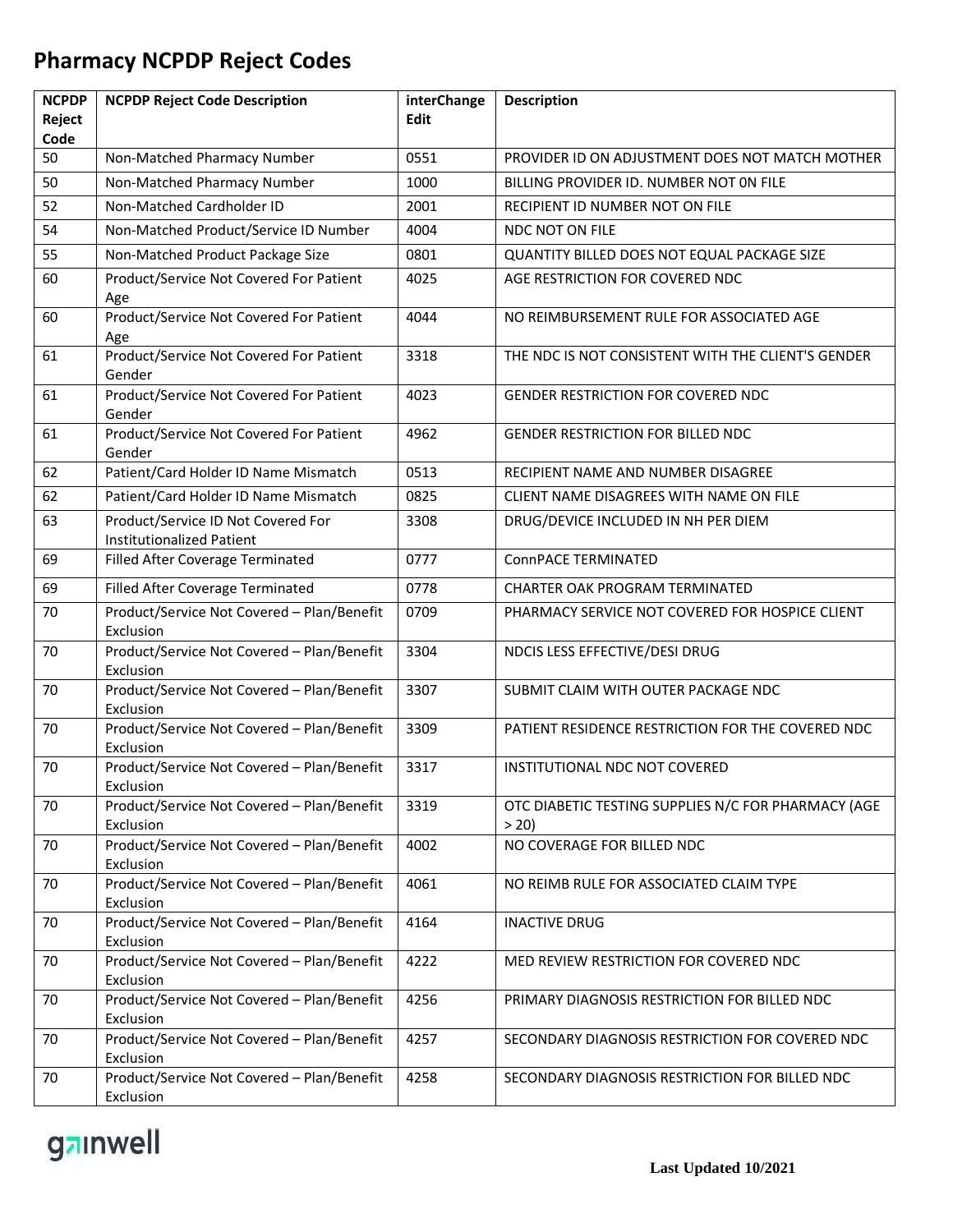| <b>NCPDP</b>   | <b>NCPDP Reject Code Description</b>                                    | interChange | <b>Description</b>                                                               |
|----------------|-------------------------------------------------------------------------|-------------|----------------------------------------------------------------------------------|
| Reject<br>Code |                                                                         | Edit        |                                                                                  |
| 70             | Product/Service Not Covered - Plan/Benefit<br>Exclusion                 | 4831        | <b>NO REIMB RULE</b>                                                             |
| 70             | Product/Service Not Covered - Plan/Benefit<br>Exclusion                 | 4960        | BENEFIT PLAN RESTRICTION FOR COVERED NDC                                         |
| 70             | Product/Service Not Covered - Plan/Benefit<br>Exclusion                 | 4965        | BENEFIT PLAN RESTRICTION FOR BILLED NDC                                          |
| 71             | Prescriber ID Is Not Covered                                            | 0204        | PRESCRIBING PROVIDER NOT AUTHORIZED TO PRESCRIBE                                 |
| 71             | Prescriber ID Is Not Covered                                            | 0237        | STUDENT OR RESIDENT NOT AUTHORIZED TO PRESCRIBE                                  |
| 71             | Prescriber ID Is Not Covered                                            | 1801        | PRESCRIBING PROVIDER WITHOUT ACTIVE LICENSE ON FILE                              |
| 74             | Other Carrier Payment Meets Or Exceeds<br>Payable                       | 0505        | THIRD PARTY PAYMENT AMOUNT MORE THAN CLAIM<br>CHARGE                             |
| 75             | Prior Authorization Required                                            | 3002        | <b>NDC REQUIRES PA</b>                                                           |
| 75             | Prior Auth Required                                                     | 3104        | PA REQUIRED ON NDC-CALL DSS 1-800-233-2503                                       |
| 75             | Prior Auth Required                                                     | 3106        | TRANSMUCOSAL FENTANYL REQUIRES PA FOR MORE THAN<br>4 DOSES PER DAY.              |
| 75             | Prior Auth Required                                                     | 3301        | OPTIMAL DOSAGE EXCEEDED                                                          |
| 76             | <b>Plan Limitations Exceeded</b>                                        | 4026        | MAXIMUM UNIT RESTRICTION FOR COVERED NDC                                         |
| 76             | Plan Limitations Exceeded                                               | 6554        | MILLIGRAM MORPHINE EQUIVALENCY (MME) LIMIT<br><b>EXCEEDED</b>                    |
| 76             | Plan Limitations Exceeded                                               | 6555        | <b>EXCEEDED ENTERAL QUANTITY</b>                                                 |
| 76             | <b>Plan Limitations Exceeded</b>                                        | 6556        | DURATION OF THERAPY EXCEEDED                                                     |
| 77             | Discontinued Product/Service ID Number                                  | 4007        | NON-COVERED NDC DUE TO CMS TERMINATION                                           |
| 78             | Cost Exceeds Maximum                                                    | 3306        | DETAIL ALLOWED AMOUNT GREATER THAN \$50,000                                      |
| 78             | Cost Exceeds Maximum                                                    | 3330        | CLAIM DETAIL EXCEEDS ALLOWABLE LIMIT. CONTACT THE<br>PROVIDER ASSISTANCE CENTER. |
| 79             | Early Refill                                                            | 7003        | PRODUR ALERT REQUIRES PA OVERRIDE                                                |
| 80             | Drug-Diagnosis Mismatch                                                 | 3302        | NDC NOT CONSISTENT WITH ANY BILLED DIAGNOSIS                                     |
| 80             | Drug-Diagnosis Mismatch                                                 | 3314        | HEADER DIAGNOSIS RESTRICTION for NDC UNDER<br>PROVIDER CONTRACT                  |
| 80             | Drug-Diagnosis Mismatch                                                 | 4361        | PRIMARY DIAGNOSIS RESTRICTION FOR COVERED NDC                                    |
| 81             | Claim Too Old                                                           | 0515        | CHARTER OAK 120 DAY TIMELY FILLING LIMIT EXCEEDED                                |
| 81             | Claim Too Old                                                           | 0545        | <b>TIMELY FILLING</b>                                                            |
| 83             | Duplicate Paid/ Captured Claim                                          | 5000        | POSSIBLE DUPLICATE                                                               |
| 83             | Duplicate Paid/ Captured Claim                                          | 5001        | <b>EXACT DUPLICATE</b>                                                           |
| 85             | Claim Not Processed                                                     | 0589        | SUSPEND ADJUSTMENT FOR PRE-PAYMENT VERIFICATION                                  |
| 88             | <b>DUR Reject Error</b>                                                 | 7000        | CLAIM FAILED A PRODUR ALERT                                                      |
| 88             | <b>DUR Reject Error</b>                                                 | 7001        | INFORMATIONAL PRODUR ALERT                                                       |
| 88             | <b>DUR Reject Error</b>                                                 | 7002        | CLAIM DENIED FOR PRODUR REASONS                                                  |
| 88             | <b>DUR Reject Error</b>                                                 | 7004        | CLAIM DENIED FOR PRODUR ALERT                                                    |
| 506            | Prescription/ Service Reference Number<br>Qualifier Value Not Supported | 0804        | PRESCRIPTION QUALIFIER IS INVALID                                                |
| 521            | Diagnosis Code Qualifier Value Not<br>Supported                         | 0807        | DIAGNOSIS CODE QUALIFIER IS INVALID                                              |

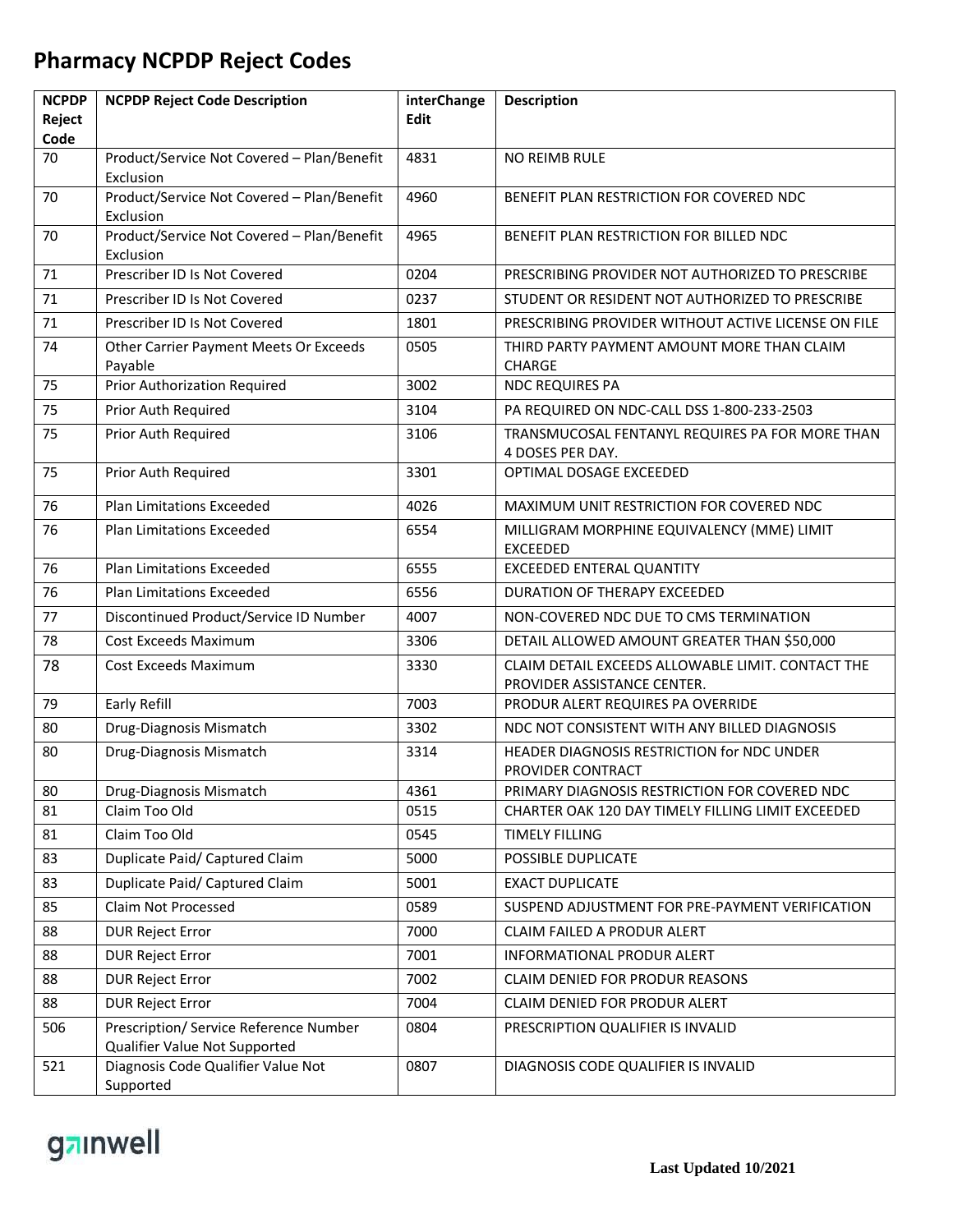| <b>NCPDP</b>   | <b>NCPDP Reject Code Description</b>                              | interChange | <b>Description</b>                                 |
|----------------|-------------------------------------------------------------------|-------------|----------------------------------------------------|
| Reject<br>Code |                                                                   | <b>Edit</b> |                                                    |
| 534            | Other Amount Claimed Submitted Qualifier<br>Value Not Supported   | 0808        | OTHER AMOUNT CLAIM SUBMITTED QUALIFIER IS INVALID  |
| 535            | Other Coverage Code Value Not Supported                           | 0643        | INVALID OTHER COVERAGE CODE                        |
| 535            | Other Coverage Code Value not supported                           | 2802        | CLIENT PLAN REQUIRED CO-PAY ONLY BILLING FOR MDD   |
| 536            | Other Payer-Patient Responsibility Amount                         | 0883        | PATIENT RESPONSIBILITY AMOUNT QUALIFIER NOT        |
|                | Qualifier Value Not Supported                                     |             | <b>SUPPORTED</b>                                   |
| 543            | Prescriber ID Qualifier Value Not Supported                       | 0805        | PRESCRIBER QUALIFIER IS INVALID                    |
| 545            | Prescription Origin Code Value Not<br>Supported                   | 0836        | MISSING/INVALID PRESCRIPTION ORIGIN CODE (419-DJ)  |
| 600            | Coverage Outside Submitted Date Of Service                        | 2800        | SERVICE IS AFTER DATE OF DEATH                     |
| 621            | This Medicaid Patient Is Medicare Eligible                        | 2514        | RECIPIENT COVERED BY MEDICARE (A AND B), NO MED D  |
| 621            | This Medicaid Patient Is Medicare Eligible                        | 2521        | RECIPIENT COVERED BY MEDICARE A AND/OR B, NO MED D |
| 621            | This Medicaid Patient Is Medicare Eligible                        | 2801        | MEDICARE ELIGIBLE, CLIENT MUST ENROLL IN PART D    |
| 826            | Prescriber NPI Submitted Not Found Within<br>Processor's NPI File | 0207        | PRESCRIBING PROVIDER NOT ENROLLED                  |
| 826            | Prescriber NPI Submitted Not Found Within<br>Processor's NPI File | 1026        | PRESCRIBING PHYSICIAN LICENSE NUMBER NOT ON FILE   |
| 828            | Plan/Beneficiary Case Management<br>Restriction In Place          | 2809        | MED D NF DRUG REQUIRES PA                          |
| 828            | Plan/Beneficiary Case Management<br>Restriction In Place          | 2810        | ONE TIME BYPASS FILL HAS BEEN USED                 |
| 925            | Initial Fill Days Supply Exceeds Limits                           | 3110        | SHORT TERM OPIOIDS DAYS SUPPLY 7                   |
| 982            | Provide PT Req Notice-Delay for Claim<br>Rej/Ben Rest             | 3100        | PA REQUIRED- DISPENSE GENERIC EQUIVALENT           |
| 982            | Provide PT Req Notice-Delay for Claim<br>Rej/Ben Rest             | 3101        | PA REQUIRED- DISPENSE PREFERRED DRUG               |
| 982            | Provide PT Req Notice-Delay for Claim<br>Rej/Ben Rest             | 3105        | NON-PREFERRED MH DRUG; CONTACT MD OR DXC for PA    |
| 982            | Provide PT Req Notice-Delay for Claim<br>Rej/Ben Rest             | 3107        | NON-PREFERRED MH DRUG; DISPENSE PREFERRED BRAND    |
| 982            | Provide PT Req Notice-Delay for Claim<br>Rej/Ben Rest             | 3108        | NON-PREFERRED DRUG; DISPENSE PREFERRED BRAND       |
| 982            | Provide PT Reg Notice-Delay for Claim<br>Rej/Ben Rest             | 3109        | PA REQUIRED FOR LONG ACTING OPIOID DRUGS           |
| 982            | Provide PT Req Notice-Delay for Claim<br>Rej/Ben Rest             | 3111        | MME EXCEEDED                                       |
| 1R             | Version/Release Value Not Supported                               | 0617        | INVALID CLAIM VERSION - SUBMIT IN HIPAA 5010       |
| 1T             | PCN Must Contain Processor/Payer Assigned<br>Value                | 0818        | INVALID PROCESSOR CONTROLL NUMBER                  |
| 1T             | PCN Must Contain Processor/Payer Assigned<br>Value                | 0826        | INVALID PROCESSOR CONTROLL NUMBER. USE CTPCNPTD    |
| 1T             | PCN Must Contain Processor/Payer Assigned<br>Value                | 0828        | INVALID PROCESSOR CONTROLL NUMBER. USE CTPCNFMD    |
| 41             | Submit Bill To Other Processor Or Primary<br>Payer                | 2803        | MED D COVERED DRUG - BILL MEDICARE FIRST           |
| 4Y             | Patient Residence Value Not Supported                             | 0831        | MISSING/INVALID PATIENT RESIDENCE (384-4X)         |

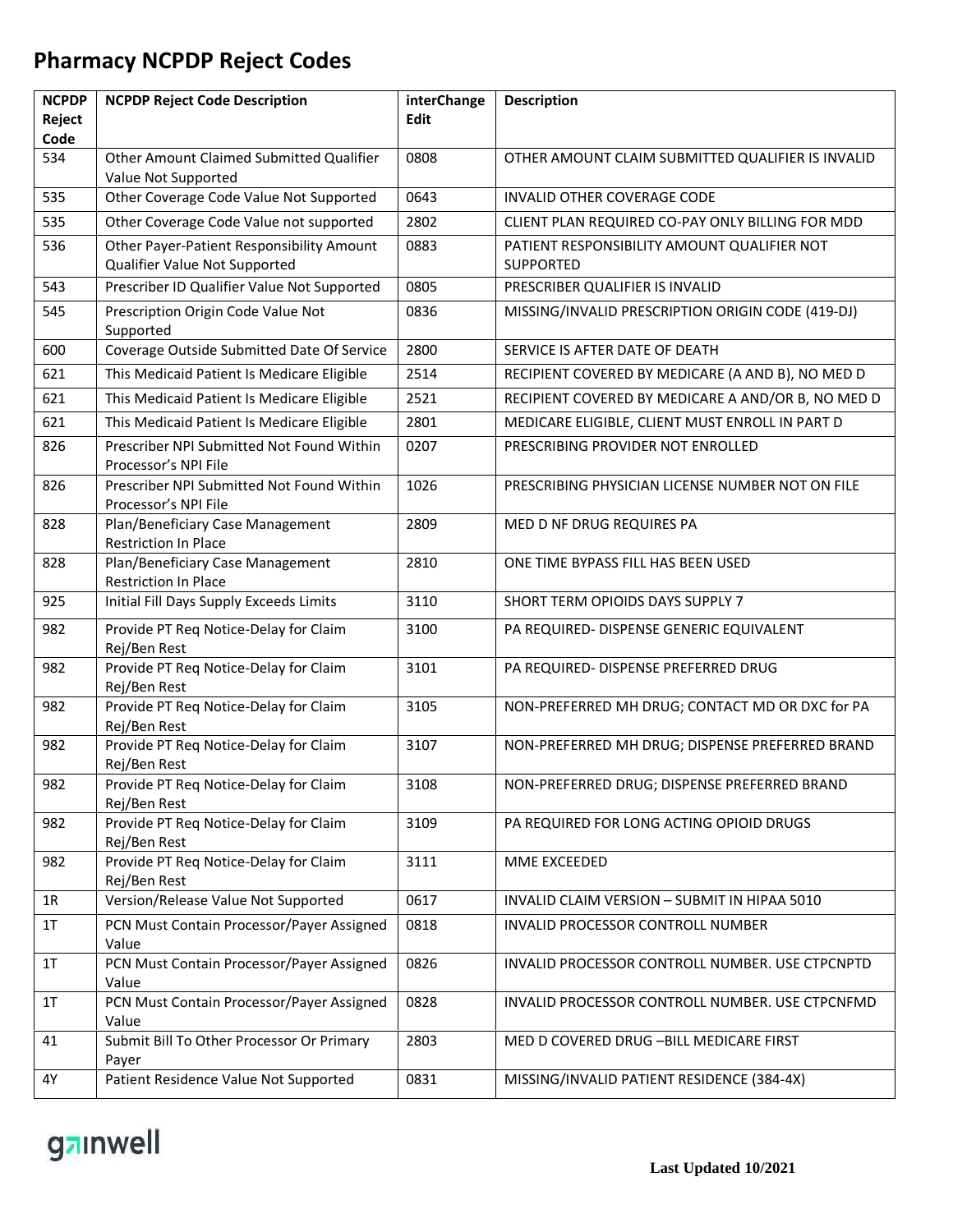| <b>NCPDP</b>   | <b>NCPDP Reject Code Description</b>                                              | interChange | <b>Description</b>                                                                |
|----------------|-----------------------------------------------------------------------------------|-------------|-----------------------------------------------------------------------------------|
| Reject<br>Code |                                                                                   | <b>Edit</b> |                                                                                   |
| 6C             | M/I Other Payer ID Qualifier                                                      | 0882        | OTHER PAYER ID QUALIFIER NOT APPLICABLE                                           |
| 6E             | M/I Other Payer Reject Code                                                       | 0819        | OTHER PAYER REJECT CODE REQUIRED                                                  |
| 6E             | M/I Other Payer Reject Code                                                       | 0820        | OTHER PAYER REJECT CODE NOT ACCEPTED FOR TPL                                      |
| 6E             | M/I Other Payer Reject Code                                                       | 0829        | REJECT CODE NOT ACCEPTED FOR TPL BILLING                                          |
| 6E             | M/I Other Payer Reject Code                                                       | 0849        | <b>REJECT CODE REQUIRED</b>                                                       |
| 6G             | Coordination Of Benefits/Other Payments<br>Segment Required For Adjudication      | 0847        | MDD CO-PAY ONLY CLAIM WITHOUT PRIMARY BILLING<br>INFO, PLEASE CORRECT/RESUBMIT.   |
| 6G             | Coordination Of Benefits/Other Payments                                           | 0848        | OCC CODE SUBMITTED WITHOUT PRIMARY PAYER INFO,                                    |
|                | Segment Required For Adjudication                                                 |             | PLEASE CORRECT/RESUBMIT.                                                          |
| 6Z             | Provider Not Eligible To Perform                                                  | 4139        | PERFORMING PROVIDER TYPE/SPECIALTY IS RESTRICTED                                  |
|                | Service/Dispense Product                                                          |             | FOR THE NDC UNDER THE CLIENT'S                                                    |
| 6Z             | Provider Not Eligible To Perform                                                  | 4148        | PERFORMING PROVIDER TYPE/SPECIALTY IS RESTRICTED                                  |
|                | Service/Dispense Product                                                          |             | FOR THE NDC UNDER PROVIDER CONTRACT                                               |
| 6Z             | Provider Not Eligible To Perform<br>Service/Dispense Product                      | 4153        | NDC CODE IS UNDER MEDICAL REVIEW FOR THIS PROVIDER<br><b>CONTRACT</b>             |
| 6Z             | Provider Not Eligible To Perform                                                  | 4160        | CONTRACT RESTRICTION FOR NDC UNDER PROVIDER                                       |
|                | Service/Dispense Product                                                          |             | <b>CONTRACT</b>                                                                   |
| 6Z             | Provider Not Eligible To Perform                                                  | 4803        | NDC IS NOT BILLABLE UNDER PROVIDER CONTRACT.                                      |
|                | Service/Dispense Product                                                          |             |                                                                                   |
| <b>7B</b>      | Service Provider ID Qualifier Value Not                                           | 0802        | SERVICE PROVIDER QUALIFIER MISSING OR INVALID.                                    |
|                | Supported For Processor/Payer                                                     |             |                                                                                   |
| 7C             | M/I Other Payer ID                                                                | 0809        | OTHER INSURANCE CARRIER CODE (PAYER ID) IS MISSING,<br>INVALID OR NOT APPLICABLE. |
| <b>7K</b>      | Discrepancy Between Other Coverage Code<br>And Other Coverage Information On File | 0830        | OTHER AMOUNT SUBMITTED INVALID FOR COVERAGE<br>CODE                               |
| 7k             | Discrepancy Between Other Coverage Code<br>And Other Payer Amount                 | 0846        | OTHER PAYER PATIENT RESPONSIBILITY AMOUNT INVALID<br><b>FOR COVERAGE CODE</b>     |
| 7M             | Discrepancy Between Other Coverage Code                                           | 2804        | CLAIM MUST BE BILLED AS CROSSOVER.                                                |
|                | And Other Coverage Information On File                                            |             |                                                                                   |
| 7M             | Discrepancy Between Other Coverage Code<br>And Other Coverage Information On File | 2817        | MEDICARE D NF DRUG NOT COVERED                                                    |
|                |                                                                                   |             |                                                                                   |
| 7Q             | Other Payer ID Qualifier Value Not<br>Supported                                   | 0881        | OTHER PAYER ID QUALIFIER NOT SUPPORTED                                            |
| 7W             | Refills Exceed Allowable Refills                                                  | 3300        | EXCEEDS MAXIMUM REFILLS ALLOWED.                                                  |
| 8K             | DAW Code Value Not Supported                                                      | 0210        | BRAND MEDICALLY NECESSARY INDICATOR INVALID                                       |
| 8W             | Discrepancy Between Other Coverage Code<br>And Other Payer Amount Paid            | 0227        | THIRD PARTY PAYMENT AMOUNT INVALID                                                |
| 9K             | Compound Ingredient Component Count                                               | 0247        | MAXIMUM NUMBER OF CLAIM DETAILS EXCEEDED                                          |
|                | Exceeds Number Of Ingredients Supported                                           |             |                                                                                   |
| A <sub>6</sub> | This Product/ Service May Be Covered Under<br>Medicare Part B                     | 2509        | RECIPIENT COVERED BY MEDICARE B (PHARMACY)                                        |
| AA             | Patient Spenddown Not Met                                                         | 2010        | CLIENT HAS NOT SATISFIED SPEND-DOWN.                                              |
| AC             | <b>Product Not Covered Non-Participating</b>                                      | 1016        | MANUFACTURER IS NOT PARTICIPATING IN DRUG REBATE                                  |
|                | Manufacturer                                                                      |             | ON DATE OF SERVICE DISPENSED.                                                     |

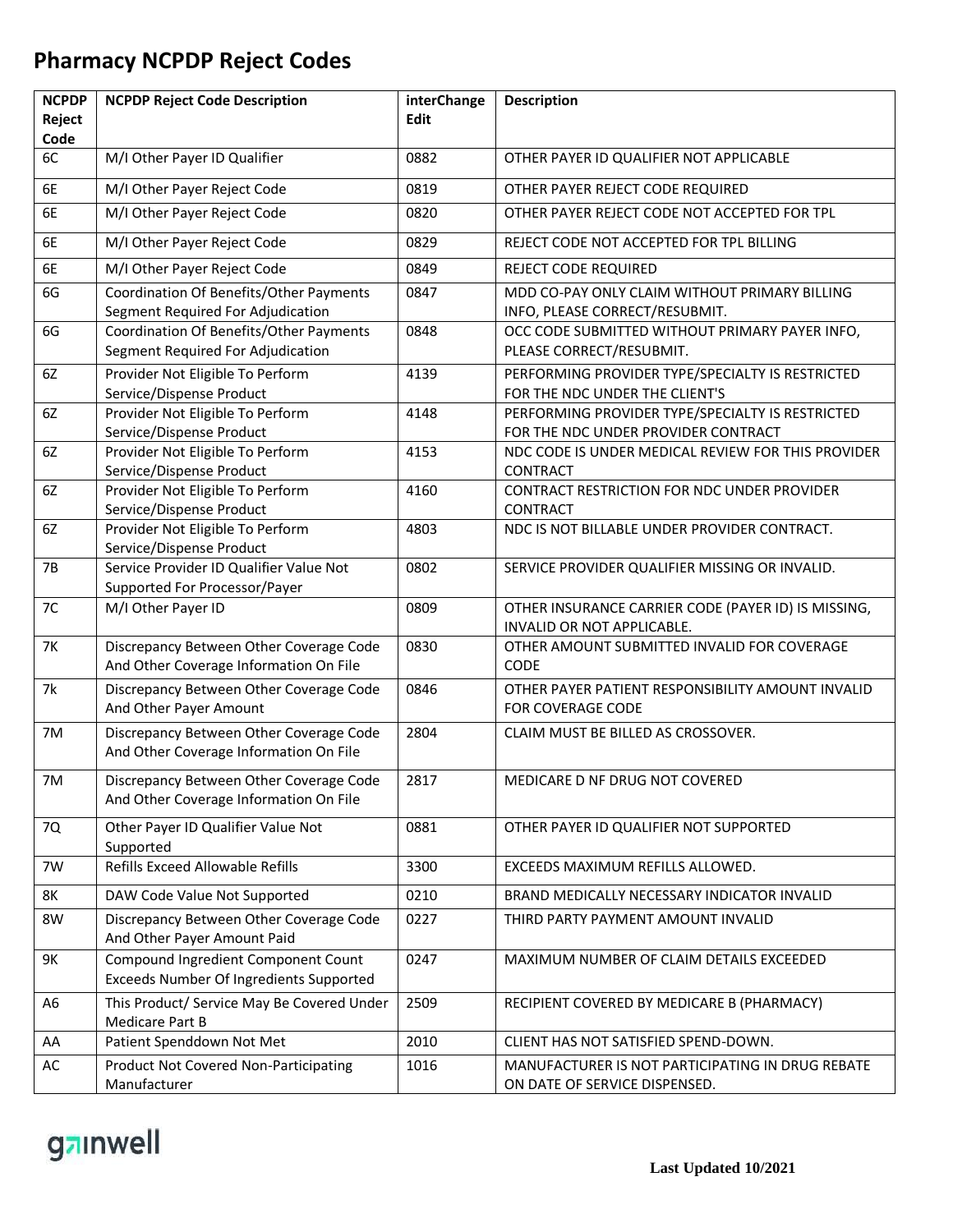| <b>NCPDP</b>   | <b>NCPDP Reject Code Description</b>                                   | interChange | <b>Description</b>                                                              |
|----------------|------------------------------------------------------------------------|-------------|---------------------------------------------------------------------------------|
| Reject<br>Code |                                                                        | <b>Edit</b> |                                                                                 |
| AD             | Billing Provider Not Eligible To Bill This Claim                       | 0788        | ENCOUNTER SUBMITTED FOR INVALID CLAIM TYPE                                      |
| AD             | <b>Type</b><br>Billing Provider Not Eligible To Bill This Claim        | 0845        | PROVIDER NOT ALLOWED TO BILL CLAIM TYPE                                         |
|                | <b>Type</b>                                                            |             |                                                                                 |
| AD             | Billing Provider Not Eligible To Bill This Claim<br><b>Type</b>        | 4131        | NO BENEFIT PLAN ASSOCIATED TO PAYER. CONTACT THE<br>PROVIDER ASSISTANCE CENTER. |
| AD             | Billing Provider Not Eligible To Bill This Claim<br><b>Type</b>        | 4138        | BILLING PROVIDER TYPE/SPECIALTY IS RESTRICTED FOR NDC<br>IN CLIENT BENEFIT PLAN |
| <b>AD</b>      | Billing Provider Not Eligible To Bill This Claim<br><b>Type</b>        | 4250        | NO REIMBURSEMENT RULE FOR THE ASSOCIATED<br>PROVIDER TYPE/PROVIDER SPECIALTY    |
| AD             | Billing Provider Not Eligible To Bill This Claim<br><b>Type</b>        | 4775        | BILLING PROVIDER NOT AUTHORIZED TO BILL FOR<br>SUBMITTED NDC                    |
| AG             | Days Supply Limitation For Product/Service                             | 3316        | EXCEEDS THE MAXIMUM DAYS SUPPLY ALLOWED                                         |
| AG             | Days Supply Limitation For Product/Service                             | 4165        | MAX DAY SUPPLY RESTRICTION FOR COVERED NDC                                      |
| AH             | Unit Dose Packaging Only Payable For<br><b>Nursing Home Recipients</b> | 4113        | UNIT DOSE PACKAGING COVERED FOR LTC RESIDENTS ONLY                              |
| CC             | M/I Cardholder First Name                                              | 0817        | <b>CLIENT'S FIRST NAME IS MISSING</b>                                           |
| CD             | M/I Cardholder Last Name                                               | 0238        | <b>CLIENT'S LAST NAME IS MISSING</b>                                            |
| CD             | M/I Cardholder Last Name                                               | 0815        | CLIENT'S LAST NAME IS NOT VALID                                                 |
| <b>DQ</b>      | M/I Usual And Customary Charge                                         | 0268        | DETAIL BILLED AMOUNT IS MISSING                                                 |
| <b>DQ</b>      | M/I Usual And Customary Charge                                         | 0269        | DETAIL BILLED AMOUNT INVALID                                                    |
| <b>DQ</b>      | M/I Usual And Customary Charge                                         | 4009        | ALLOWED AMOUNT LESS THAN DRUG CHARGE VARIANCE                                   |
| DV             | M/I Other Payer Amount Paid                                            | 0810        | THE OTHER INSURANCE AMOUNT IS MISSING OR NOT<br>APPLICABLE.                     |
| E7             | M/I Quantity Dispensed                                                 | 0219        | <b>QUANTITY DISPENSED IS MISSING</b>                                            |
| E7             | M/I Quantity Dispensed                                                 | 0220        | QUANTITY DISPENSED IS INVALID FORMAT.                                           |
| E7             | M/I Quantity Dispensed                                                 | 0260        | UNITS OF SERVICE IS INVALID                                                     |
| M1             | Patient Not Covered In This Aid Category                               | 2002        | CLIENT INELIGIBLE FOR DATES OF SERVICE.                                         |
| M1             | Patient Not Covered In This Aid Category                               | 2101        | CLIENT IS NOT ELIGIBLE ON EMS                                                   |
| M <sub>2</sub> | Recipient Locked In                                                    | 0670        | CLAIM TYPE NOT COVERED FOR CLIENT WITH INPATIENT<br><b>LOCK-IN</b>              |
| M <sub>2</sub> | Recipient Locked In                                                    | 2603        | RECIPIENT / PROVIDER LOCK-IN VIOLATION                                          |
| M <sub>5</sub> | Requires Manual Claim                                                  | 0873        | MANUALLY PRICED AT ZERO/ GREATER THAN BILLED<br><b>AMOUNT</b>                   |
| M <sub>5</sub> | Requires Manual Claim                                                  | 6000        | MANUAL PRICING REQUIRED                                                         |
| M6             | Host Eligibility Error                                                 | 2102        | CLIENT ELIGIBILITY SYSTEM IS NOT AVAILABLE                                      |
| M <sub>6</sub> | Host Eligibility Error                                                 | 2103        | UNABLE TO DETERMINE CLIENT ELIGIBILITY                                          |
| M6             | Host Eligibility Error                                                 | 4127        | CANNOT PRIORITIZE RECIPIENT'S PROGRAMS                                          |
| M6             | Host Eligibility Error                                                 | 4130        | PAYER HIERARCHY NOT FOUND                                                       |
| M7             | Host Drug File Error                                                   | 4014        | NO PRICING SEGMENT ON FILE                                                      |
| M7             | Host Drug File Error                                                   | 4045        | NO REIMBURSEMENT RULE FOR ASSOCIATED BENEFIT PLAN                               |
| M7             | Host Drug File Error                                                   | 4068        | NO REIMBURSEMENT RULE FOR ASSOCIATED CONTRACT                                   |
| M8             | Host Provider File Error                                               | 0912        | PROVIDER TYPE AND SPECIALTY CANNOT BE FOUND                                     |